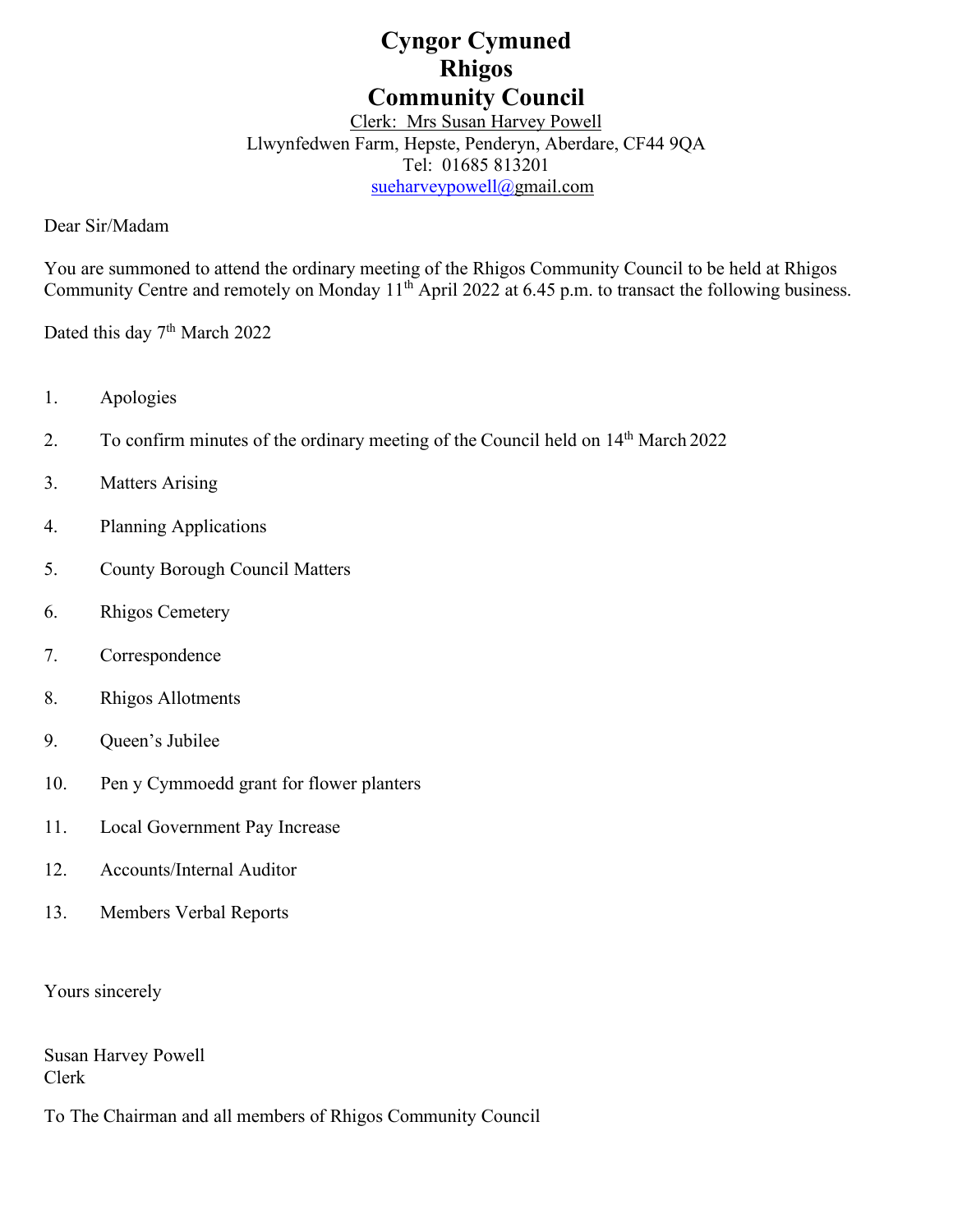# **Rhigos Community Council**

Minutes of the ordinary meeting of Rhigos Community Council held at Rhigos Community Centre and remotely on Monday  $14<sup>th</sup>$  March 2022 at 6.45 p.m.

Present: Cllrs. P Oliver, H Wagner, M Evans, D Burford, O Morgan, C Hopes, M Smith G Thomas

### **2022/23 Minutes**

It was resolved to confirm Minutes of the Ordinary Meeting of the Council held on 14<sup>th</sup> March 2022

# **2022/24 Declaration of Interest**

None recorded

# **2022/25 Matters Arising**

a. Land at Hirwaun Roundabout – our solicitor is putting together a sufficient statement to claim title.

- b. Old Parish Road the application is on hold at present
- c. Dangerous trees on Rhigos Road Workman LLP have replied that the onus is with their client and are unable to do anything until they give permission. They are arranging some work due to storm damage.
- d. Enviroparks Planning Application a permit is needed from NRW
- e. Fence posts around the field opposite the school are rotten another email will be sent
- f. Rights of Way Officer an email has been received from Jason Bragg RoW Officer RCTCBC saying that many of the paths have been inspected and maintenance issues have been added to the work programme.

# **2022/26 Planning**

It was resolved to note:

A pre-consultation meeting has been arranged regarding the Bryn Golwg Solar Farm on Monday 28<sup>th</sup> March in the community centre.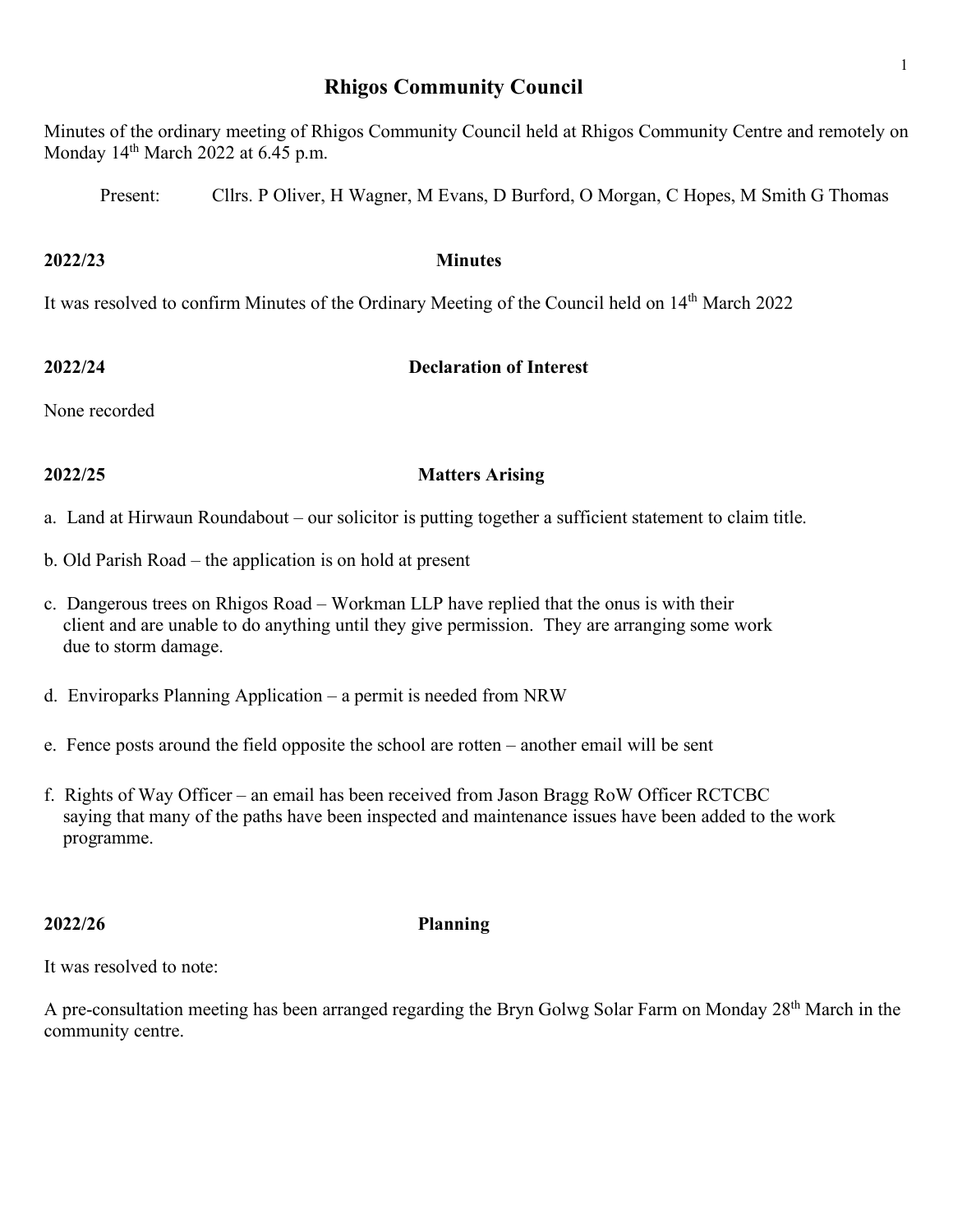### **2022/27 County Borough Council Matters**

It was resolved that the following complaints be passed on to Councillor G Thomas for his attention.

- a. All the roads and pavements need sweeping.
- b. Part of the road in Heol Esgyn needs repairing
- c. Rubbish bags which have not been picked up are blowing around the village.
- d. The fascia board has come off the bus shelter near the Plough
- e. Is there any progress on the road from Penywaun Farm to the Parich road.
- f. A mast was installed on top of the Rhigos mountain and all the material was left at the side of the road.
- g. The road outside 4a Heol y Graig is breaking up.
- h. Trees have been blown down on the Glynneath bank. They have been cut at the edge of the kerb and need clearing.
- i. The trees on the Parish road need cutting back.
- j. There is fly tipping on the Glynneath bank.
- k. There is a tree overhanging the footpath opposite the school and the ditch there needs cleaning.

### **2022/28 Rhigos Cemetery**

Nothing to report

## **2022/29 Correspondence**

a. Planting a tree for the Platinum Jubilee

### **2022/30 Rhigos Allotments**

The drainage works has not yet commenced

It was agreed to discuss the vacant plots at the next meeting.

### **2022/31 Queens' Jubilee**

The mugs have been ordered